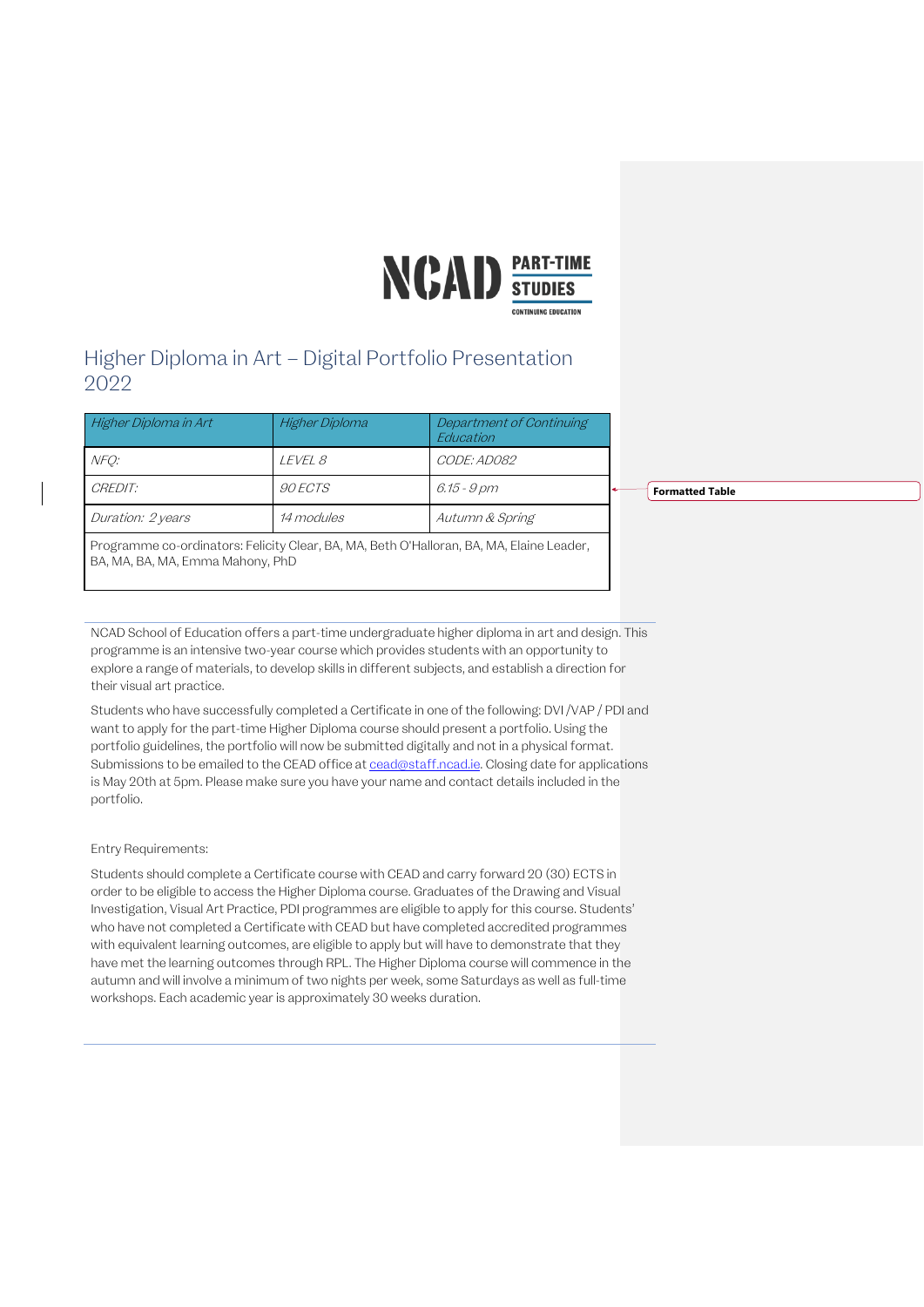Prior to submitting a portfolio application, you might seek the advice of your module/programme tutor on selection of images, and other visual material for the portfolio. Please note it is important to address the exercises set out below but also to show a range of appropriate skills and material exploration.

Digital portfolio presentation, saved as a PDF, containing the following:

- Name and contact details
- Introduction Statement: A few lines letting us know what your interests or topics were in the work you are presenting from your previous course/s (Max 100 words).
- 10 slides of images of work: It would be helpful if you could provide some idea of the dimensions of the work. Either by giving the measurements on the slide as a caption or by putting a pencil (for example) beside the work when you photograph it.
- Sound or film files can be sent separately or as links within the PDF.
- 3 slides (1 slide each) for the three worksheets from the portfolio brief outlined below.
- 8 slides of notebook pages: which should include; 2 pages which demonstrate drawing skills; 6 pages which include research, which could include research into your themes or topics, research into relevant contemporary artists, research into materials and processes.

The portfolio should contain work that contains the following:

- Work indicating your range of visual interests, including collecting of source material for projects
- Ideas or themes informing your work
- Shows inventive thinking in approach to work
- Shows how you sustain ideas, the depth and focus of your work
- Demonstrates how you record and describe ideas visually
- Indicates your level of knowledge of fine art disciplines
- Show skills in drawing including drawings made from observation or drawing demonstrating a critical approach
- Articulates why you are interested in undertaking the course

### Please name your pdf file in the following way:

Your name: Mary Joe Another…H. Diploma application 2022

\*If you have difficulties making a PDF or slide presentation, your digital portfolio can be made in Power-Point using a basic clean template\*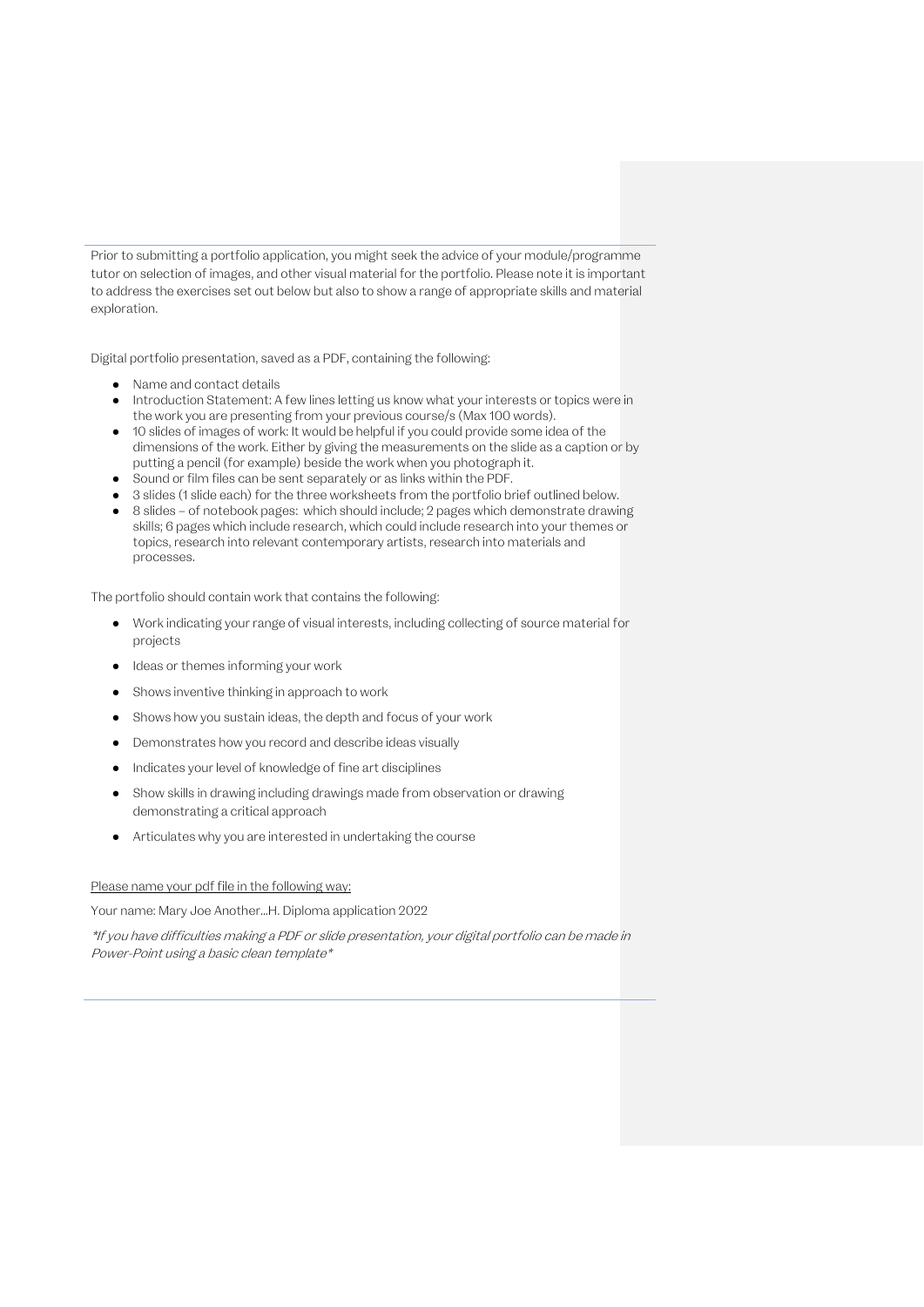#### BRIEF for Portfolio – Higher Diploma in Art

You are required to undertake and complete a brief for your application. It will involve making / completing:

- $\bullet$  1 mind map = 1 worksheet,  $*$
- $\bullet$  1 observational study = 1 worksheet,
- 1 invention and problem-solving task = 1 worksheet

Therefore, students are required to submit  $3$  worksheets, see details of exercises below.</u>

\*An ideas/worksheet is a large sheet of A2 size used for accumulating visual information, ideas and experiments related to a theme or topic. Any medium or device can be used – drawing, collage, photographs, diagrams- whatever is appropriate. The worksheets should be two-dimensional and therefore should contain photographs of any three-dimensional information or experiments or developments.

# **The Brief**

### **Exercise One – Mind Map**

Take one of the following prompts as a starting point for your work:

### Resistance/ Disrupt / Threshold / Rewilding

A mind-map is a way to show in visual form, the relationships between different ideas. Choose one theme and present your ideas in the form of one mind-map – keeping in mind that this is a visual arts exercise so consider imagery, text, composition, colour. Identify as many unusual and interesting examples as possible. Your mind map should be thorough and comprehensive and work as a visual piece in its own right. The second part of the brief is based on the mind map's contents.

1 worksheet. Please label: 'Brief' and your chosen prompt word. i.e. 'Threshold'

## **Exercise Two – Observational Drawing**

Return to the mind map in exercise one. Select an item/object from your mind map that exists in the real world and get an example of it. Take apart or carefully dismantle your selected item. First carefully record through observational drawing this dismantling process. Then visually record (through any medium of your choice) all of the pieces arranged in a new way such as stacked, pushed in a corner, hung, floating – or according to a criterion such as material, colour, size or weight. At the end of this exercise you should have 1 worksheet. Please label: 'Observational Drawing'

### **Exercise Three – Invention and Problem Solving**

This task presents you with problem-solving challenges. Your work can be carried out in 2D or 3D, or it can be a combination of 2D and 3D processes.

Choose ONE task from the following list of tasks